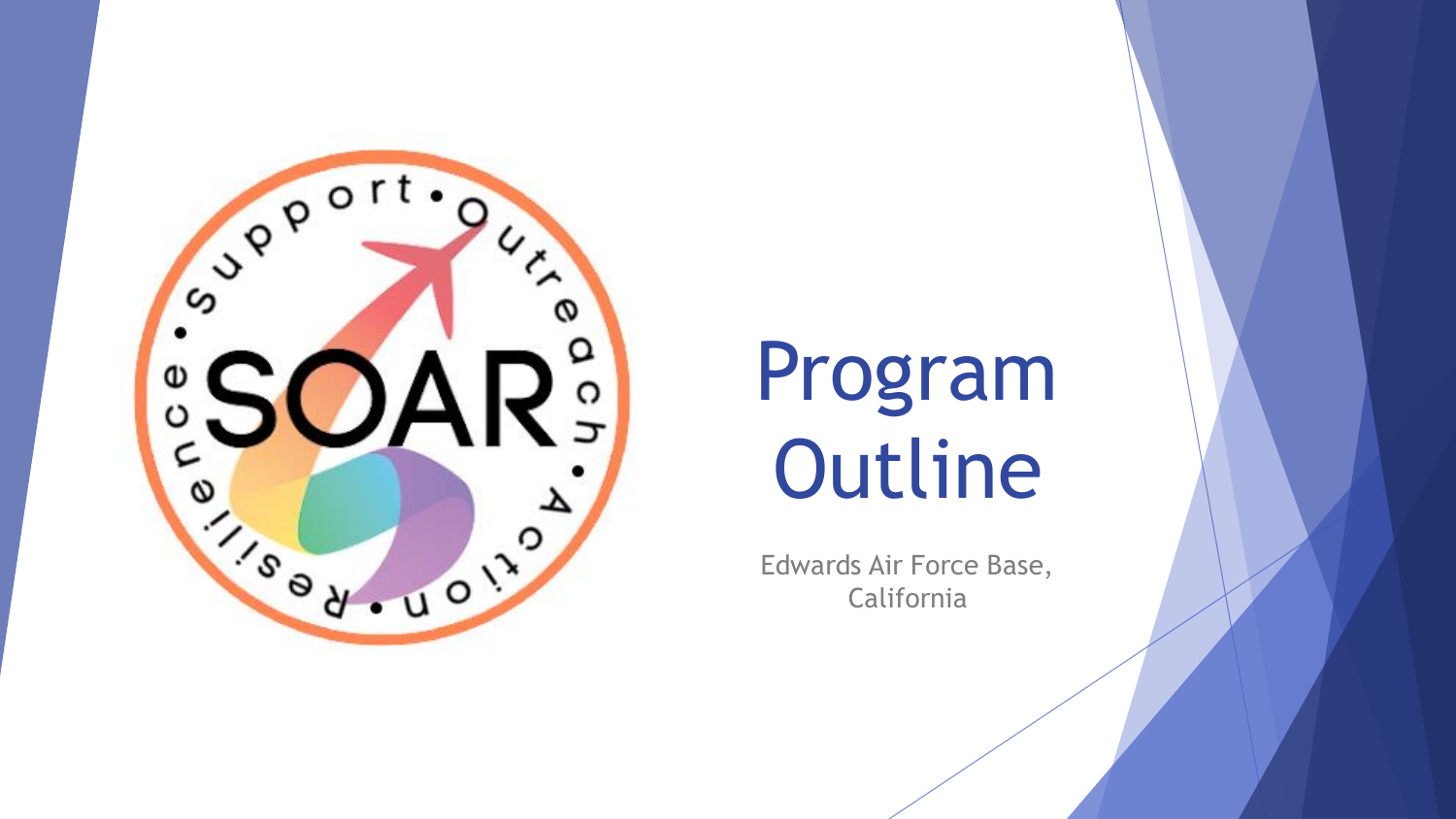### Mission Statement

SOAR offers a safe space & community for teens by providing education, unique resources & teen led working groups to protect their mental health & prevent suicide through peer to peer relationships & adult mentorship.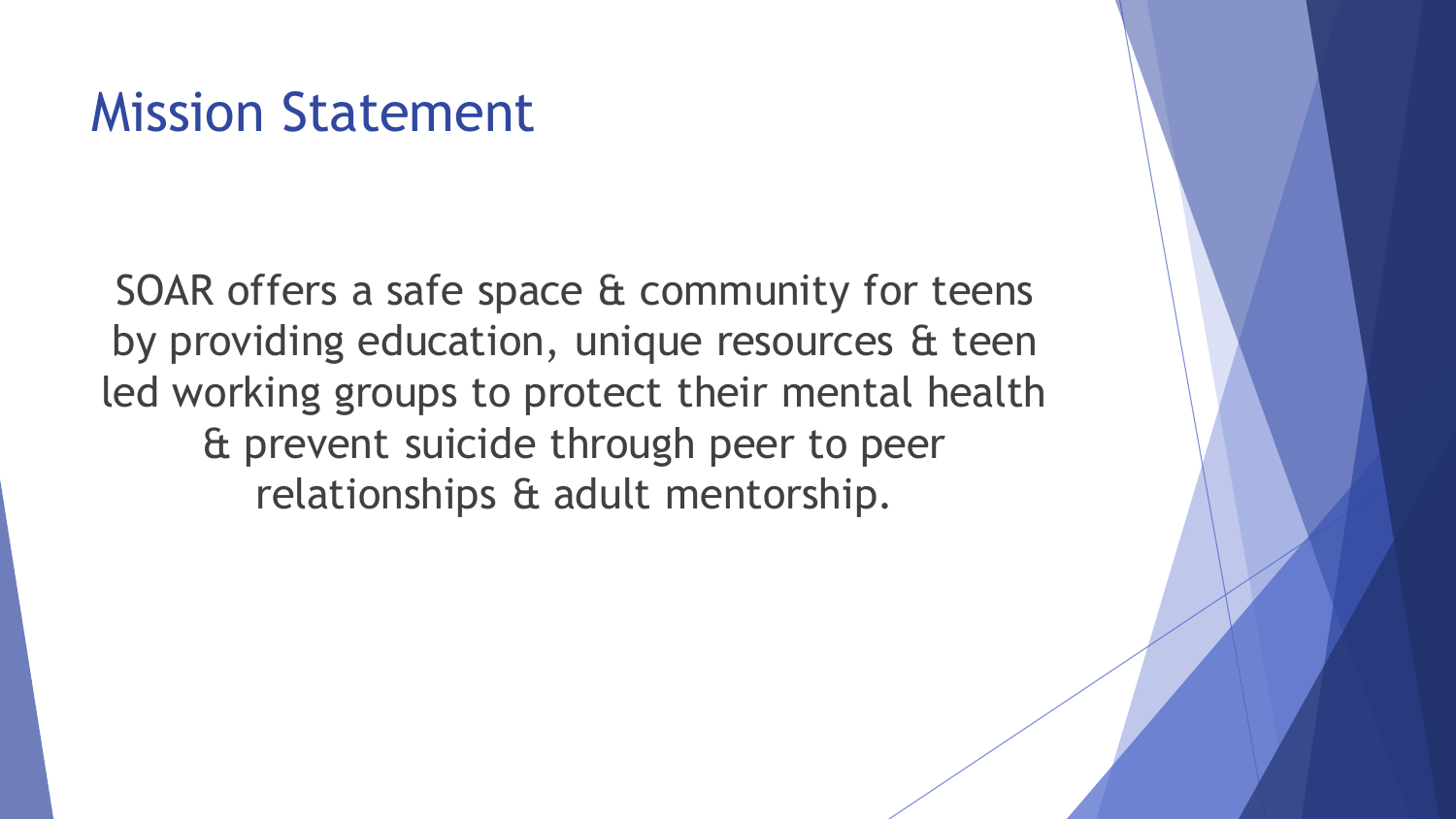### Vision Statement

To prepare today's teens for their future by cultivating capabilities to grow into resilient individuals.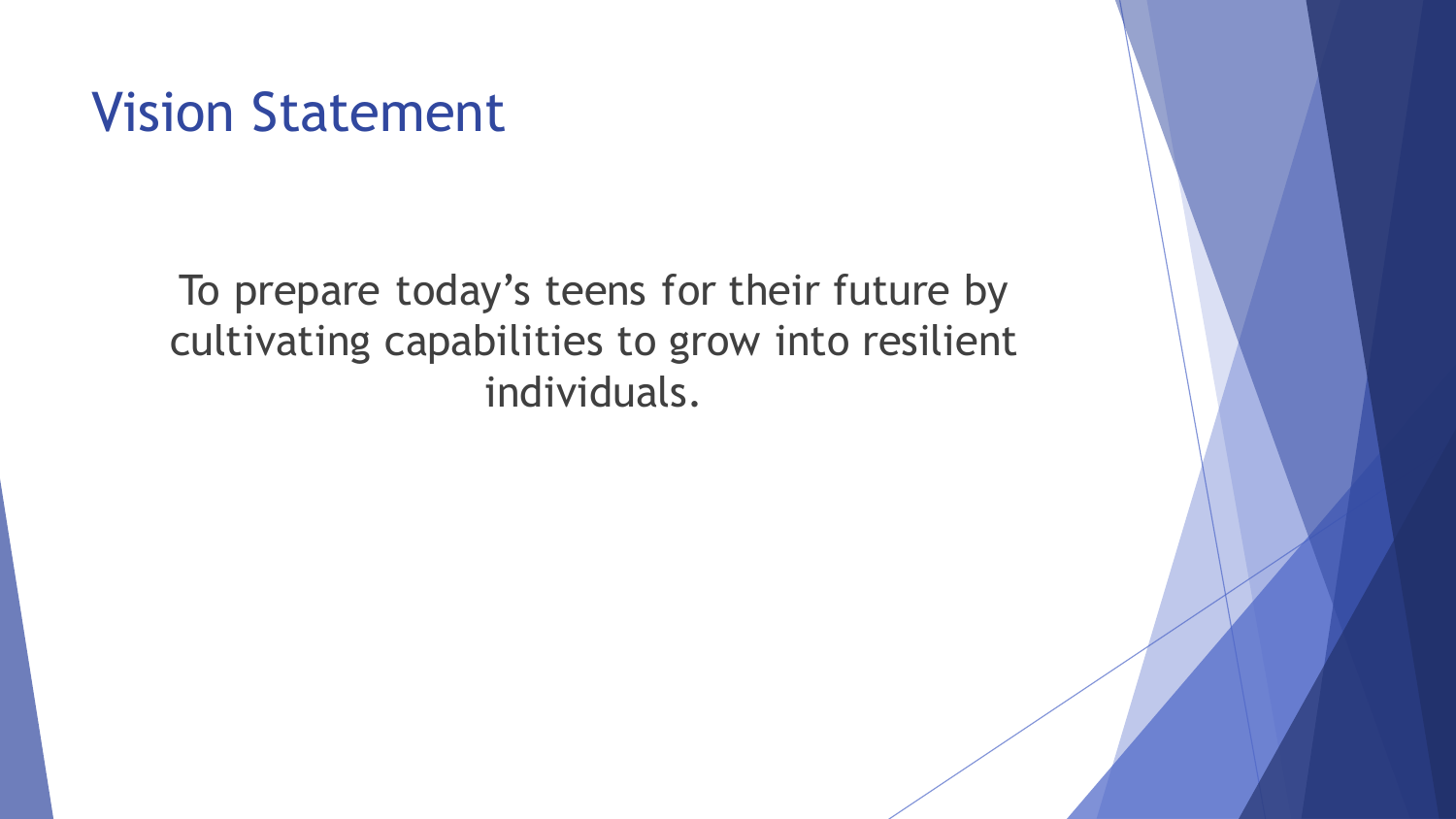### Introduction

SOAR was created in an effort to provide targeted mental health resources to our bases teens. We wanted to create a community group that could help provide:

- $\triangleright$  a safe place for teens to share their ideas and help seeing them to fruition
- $\blacktriangleright$  resources that target specific mental health needs requested by teens and parents of teens
- $\blacktriangleright$  Provide ways for teens to interact with their peers safely and feel connected to their community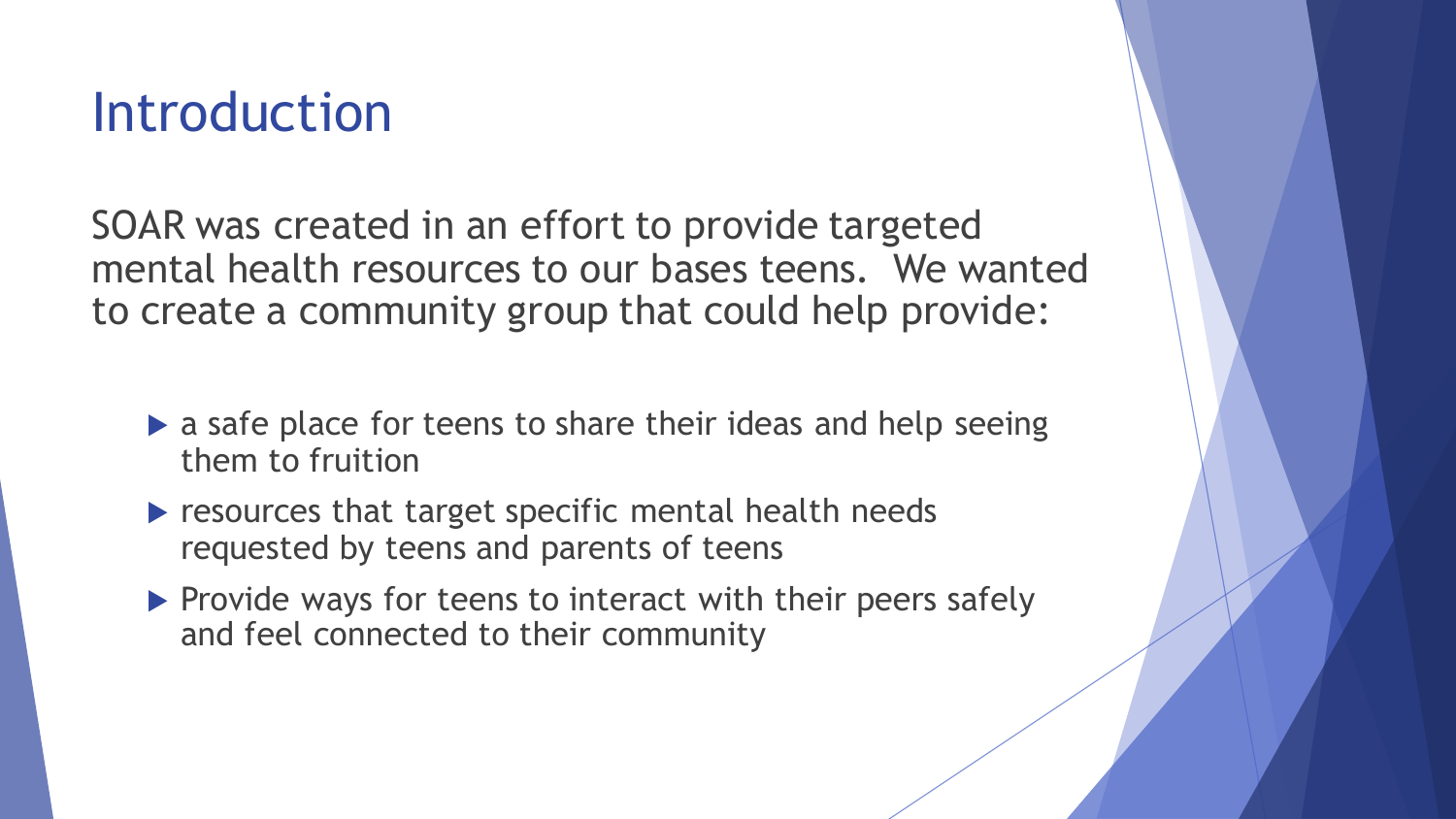## Meetings

- SOAR adult meetings 2x/month virtually
- SOAR teen meetings 1x/month in person
	- $\triangleright$  Date determined by availability of teens
	- Frequency can be increased as needed for events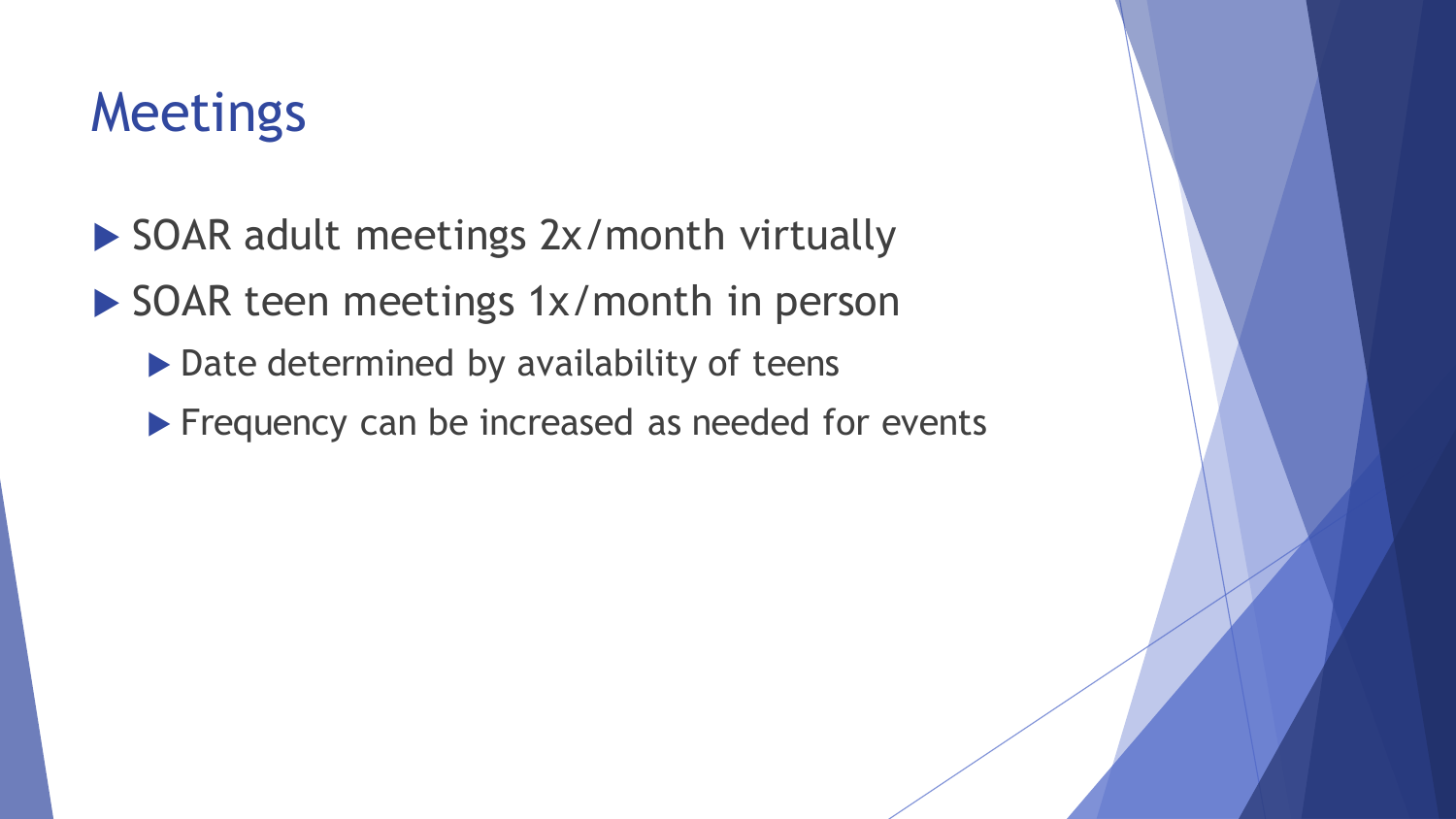### Events

- Resiliency education is led by adults & helping agencies once voted on by the teens
- ▶ Working Groups are teen led but an adult is assigned who can help push events along and assist teens as needed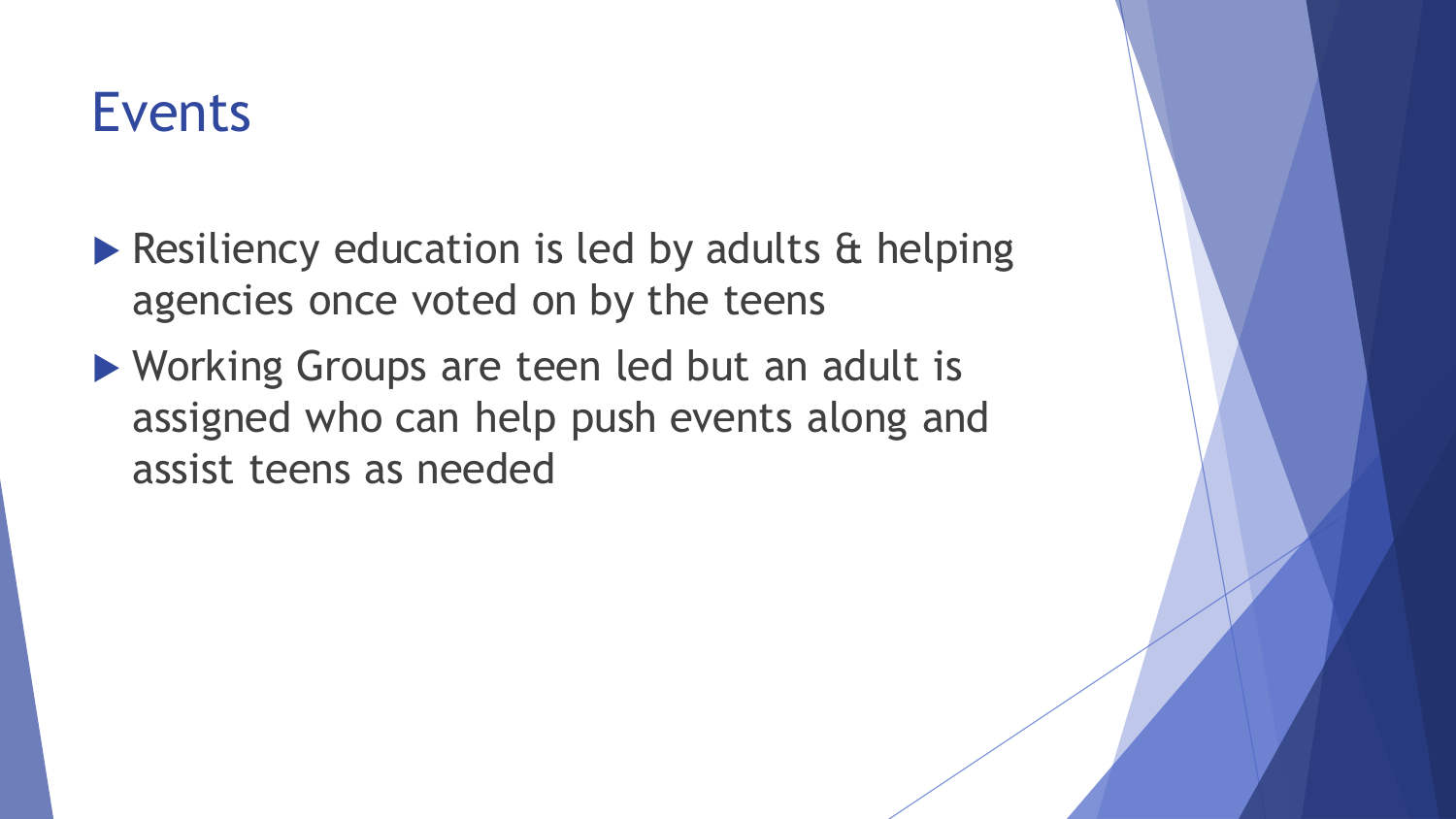# Partnerships

- **Installation Community Support Coordinator**
- **Family Advocacy**
- Airman & Family Readiness Center
- **Master Resiliency Trainers**
- **Installation Private Organizations**
- ▶ Teen Center Director
- School Liaison Officer
- Mental Health
- ▶ Housing Resident Advocate
- **Base Exchange**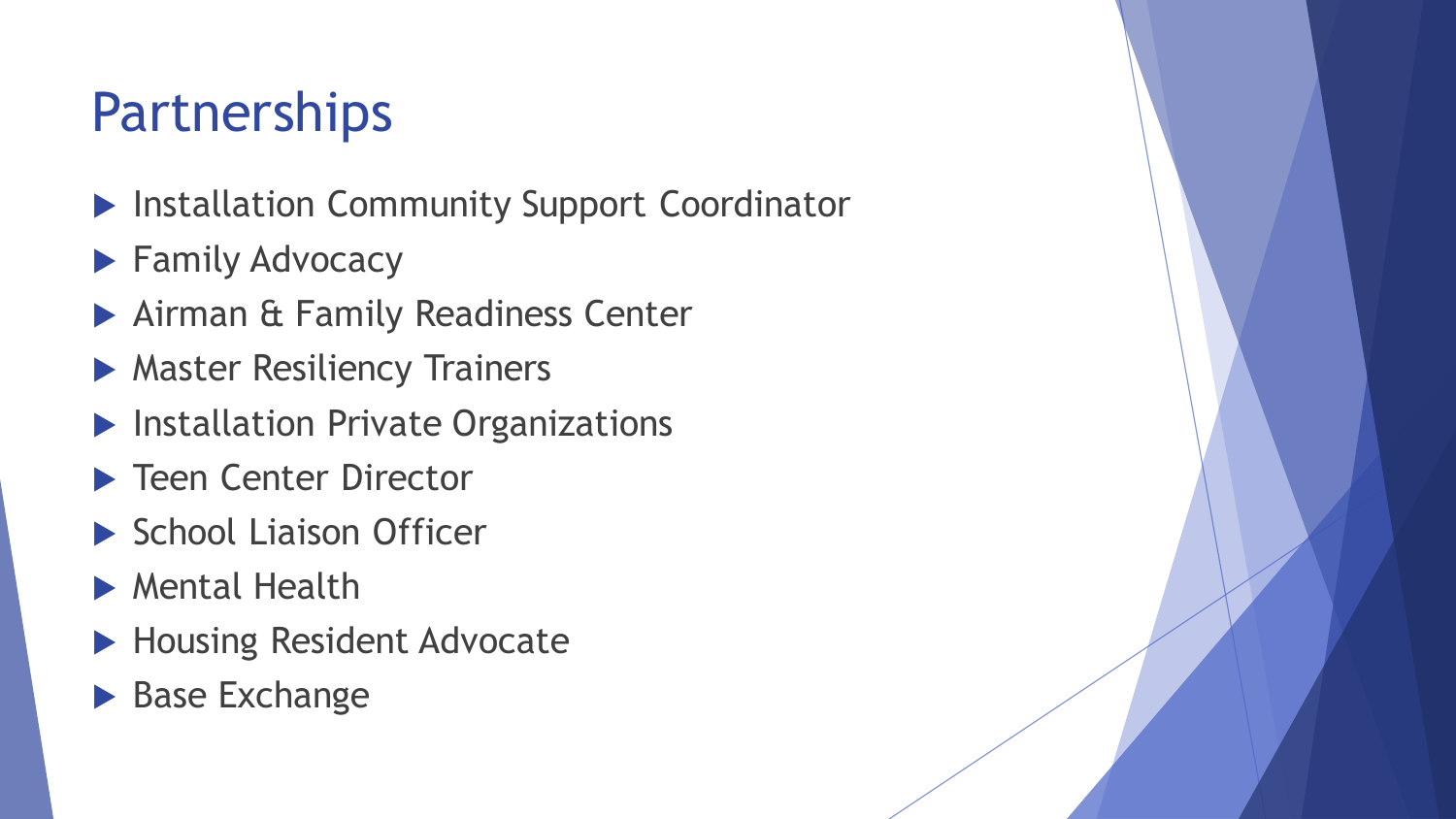# Partnerships (Continued)

- ▶ Civ-Mil Not for Profit Organization
- ▶ Marshmallow's Hope Not for Profit Organization
- $\blacktriangleright$  Public Affairs
- ▶ Behavioral Health Optimization Program (BHOP)
- Youth Military Family Life Counselor (MFLC)
- ▶ Violence Prevention Integrator
- ▶ Youth & Child Services Flight Chief
- $\blacktriangleright$  Key Spouses
- **First Sergeants**
- **Leadership Spouses**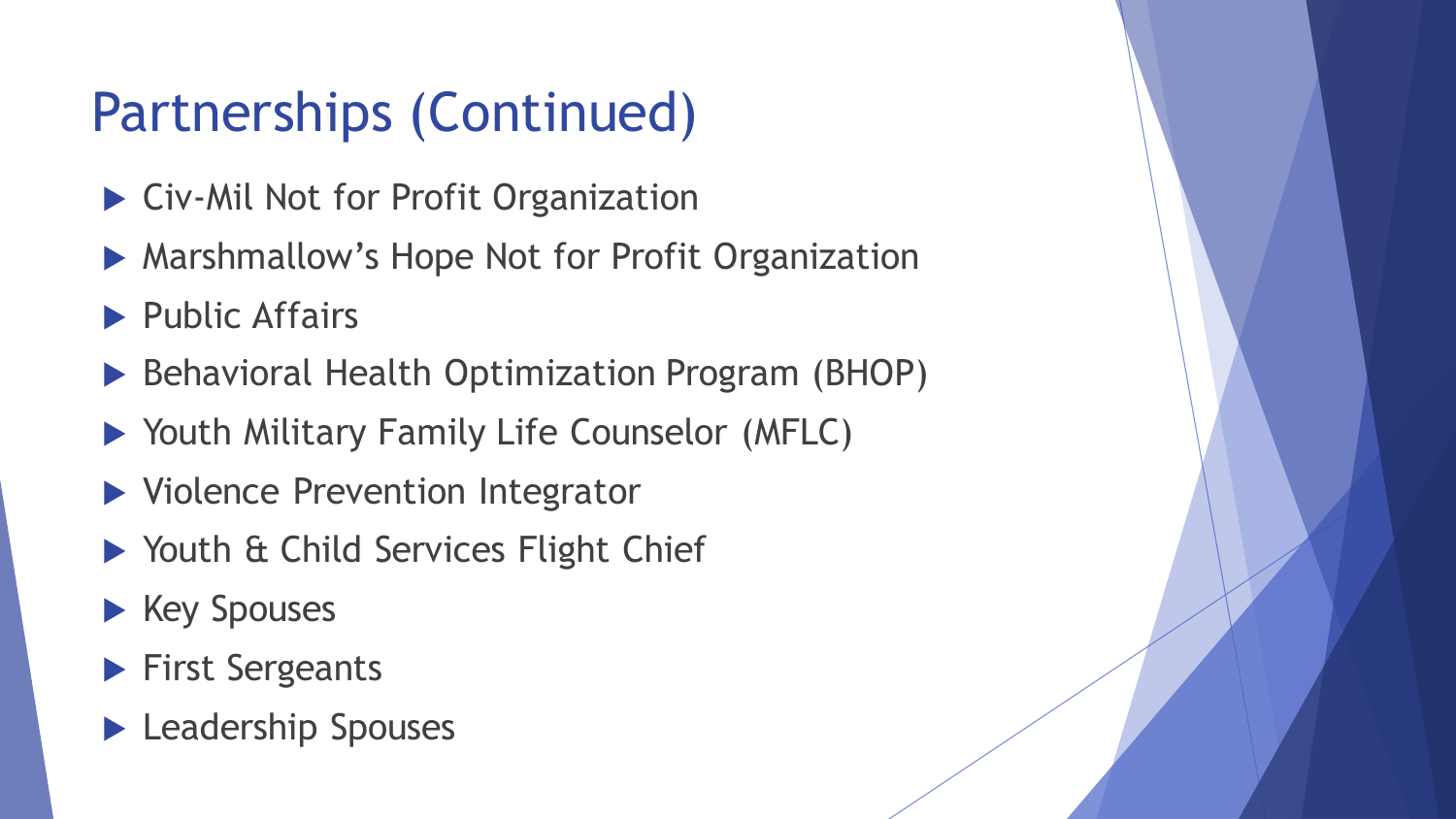## Communications Methods

- ▶ Facebook, Instagram, TikTok, Twitter (Advertisement/Recruitment)
	- $\triangleright$  Ran by teens & adults
- Slick Text (Info/Event subscription for community)
- ▶ Gmail (Team continuity binder)
- Slack App (Communication with teens/organization)
- Zoom (virtual meetings)
- SurveyMonkey (teen/teen parent surveys)
	- Results of surveys provide input for targeted future goals/initiatives
- FSS Marketing/Local Magazine (Advertisement/Recruitment)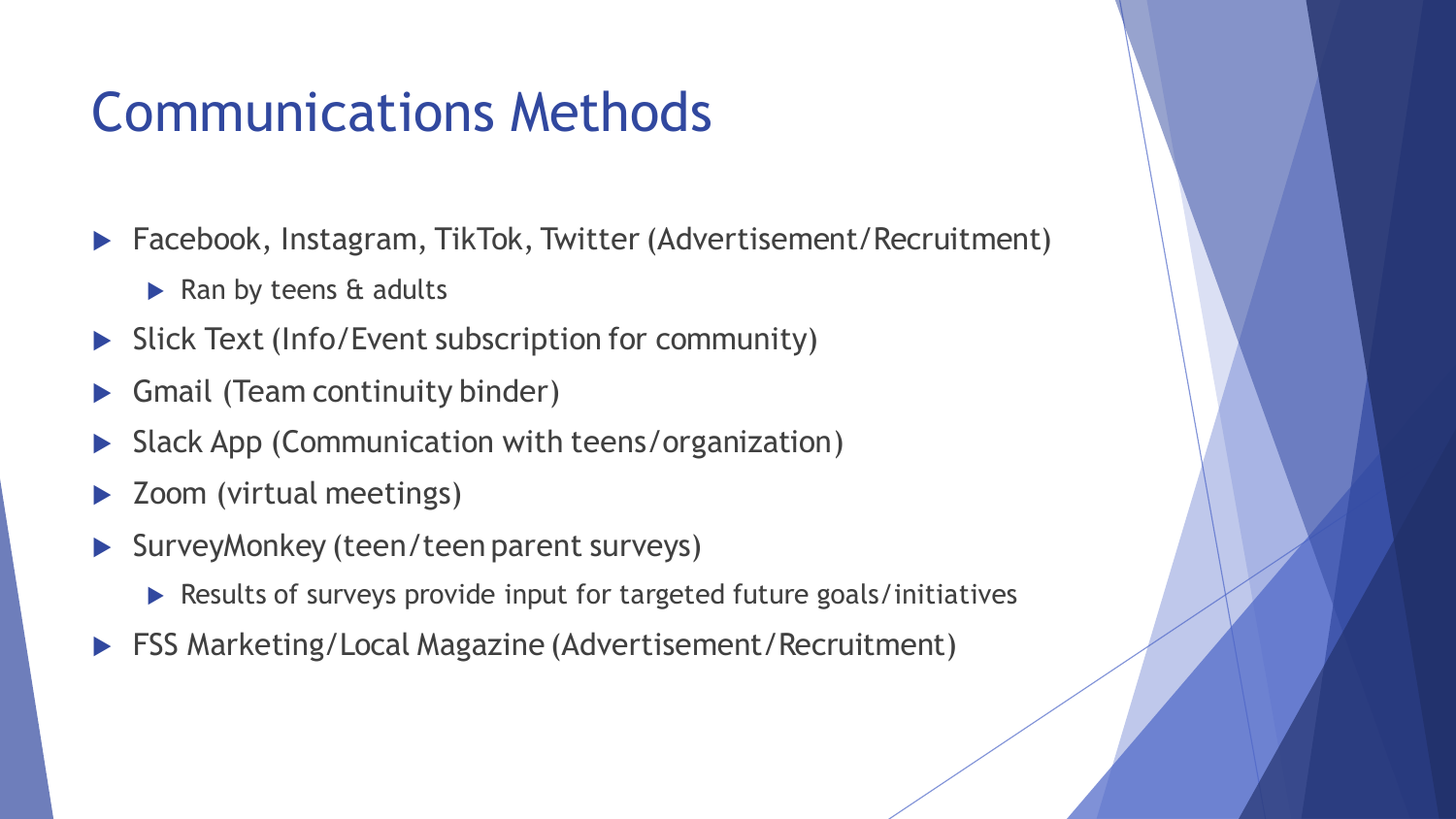### Administration Work

Each teen has a file in Google Docs with the following:

- ▶ Teen Agreement/Information Form
	- ▶ Teen Contact Info
	- Primary Parent Info
	- Secondary Parent Info
	- ▶ Teen Agreement
	- ▶ Parental Consent/Media Release

\*Example form on next slide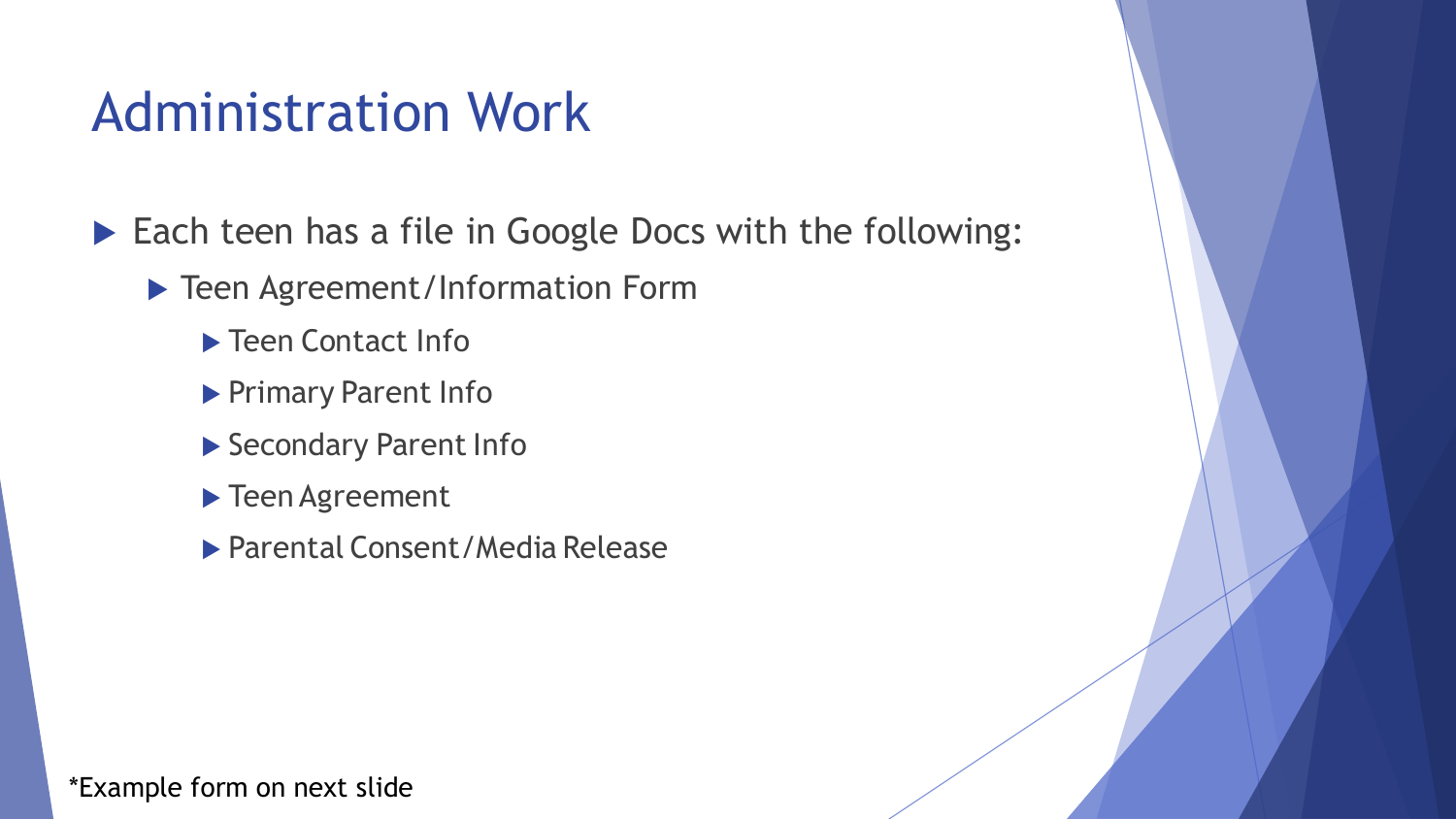# Teen Agreement/Info Form Example

### SOAR Teen Member Agreement and Information Form Please fill out the following information and email back to soar.edwards@gmail.com.

### **TEEN CONTACT INFORMATION**

| First Name: The Commission of the Commission of the Commission                                                 | Last Name: The Company of the Company of the Company of the Company of the Company of the Company of the Company of the Company of the Company of the Company of the Company of the Company of the Company of the Company of t |
|----------------------------------------------------------------------------------------------------------------|--------------------------------------------------------------------------------------------------------------------------------------------------------------------------------------------------------------------------------|
| Email:                                                                                                         | Birthday: and a state of the control of the state of the state of the state of the state of the state of the state of the state of the state of the state of the state of the state of the state of the state of the state of  |
| If you live on base, what neighborhood?                                                                        |                                                                                                                                                                                                                                |
| If you live off base, what city? The state of the state of the state of the state of the state of the state of |                                                                                                                                                                                                                                |

### What time frames are you typically available for meetings during the week? (Write time frames next to the days of the week you are available. Leave unavailable days blank.)

| Monday: ________________________                                                                              |  |
|---------------------------------------------------------------------------------------------------------------|--|
|                                                                                                               |  |
| Wednesday: New York Products and Products                                                                     |  |
| Thursday: 1980 - 1991 - 1992 - 1993 - 1994 - 1994 - 1994 - 1994 - 1994 - 1994 - 1994 - 1994 - 1994 - 1994 - 1 |  |
| Friday:                                                                                                       |  |

### PRIMARY PARENT INFORMATION (This should be the parent who we will primarily correspond with.)

First Name: The Commission of the Commission of Last Name: The Commission of the Commission of the Commission of the Commission of the Commission of the Commission of the Commission of the Commission of the Commission of t

Email:

Mobile Number: No San Antonio Mobile Number:

Are you Military, Civilian, or a Contractor? Y N

If Military, please state branch, rank, and unit. If a Civilian or Contractor, please state unit of affiliation:

Would you like to be added to SOAR's email distro list? Y N

### **SECONDARY PARENT INFORMATION**

First Name: Dealer and the contract of the contract of the contract of the contract of the contract of the contract of the contract of the contract of the contract of the contract of the contract of the contract of the con Last Name: The Commission of the Commission of the Commission

Mobile Number: \_\_\_\_\_\_\_\_\_\_\_\_\_\_\_\_\_ Email:

Are you Military, Civilian, or a Contractor? Y N

If Military, please state branch, rank, and unit. If a Civilian or Contractor, please state unit of affiliation:

Would you like this parent's email to also be used for normal correspondence regarding the team? Y N

Would you like this parent's email to also be added to SOAR's email distro list? Y N

### **TEEN AGREEMENT**

By signing below. I understand that I am agreeing to be an active member of the SOAR Team and will do my best to be present and on time for team meetings. I will behave in a way that promotes respect for others, positive leadership, and good character. I understand that my position as a team member may be revoked at any time as a result of improper behavior.

**Teen Signature: Example 2018 - Product Contract Contract Contract Contract Contract Contract Contract Contract Contract Contract Contract Contract Contract Contract Contract Contract Contract Contract Contract Contract Co** 

Printed Teen Name: The Contract of the Contract of the Contract of the Contract of the Contract of the Contract of the Contract of the Contract of the Contract of the Contract of the Contract of the Contract of the Contrac

### **PARENTAL CONSENT**

### Please check one:

- D I give my child permission to attend an initial in-person, socially-distanced get-together with the new teen members of the team in an outdoor setting in order for them to meet and get to know one another.
- D I do not give my child permission to attend an initial in-person gathering; however, he/she may be called in virtually via Zoom.

### Media release:

- D I allow SOAR to photograph my child during SOAR-related activities and for those photos to be used on their public Facebook page.
- D I do not allow SOAR to photograph my child.

By signing below, I agree to allow my child to join the SOAR Team and understand the expectations listed in the above Teen Agreement. I confirm that the above contact information is correct and will update any future changes with the team.

| Parent Signature: |  |
|-------------------|--|
|                   |  |

Printed Parent Name: The Contract of the Contract of the Contract of the Contract of the Contract of the Contract of the Contract of the Contract of the Contract of the Contract of the Contract of the Contract of the Contr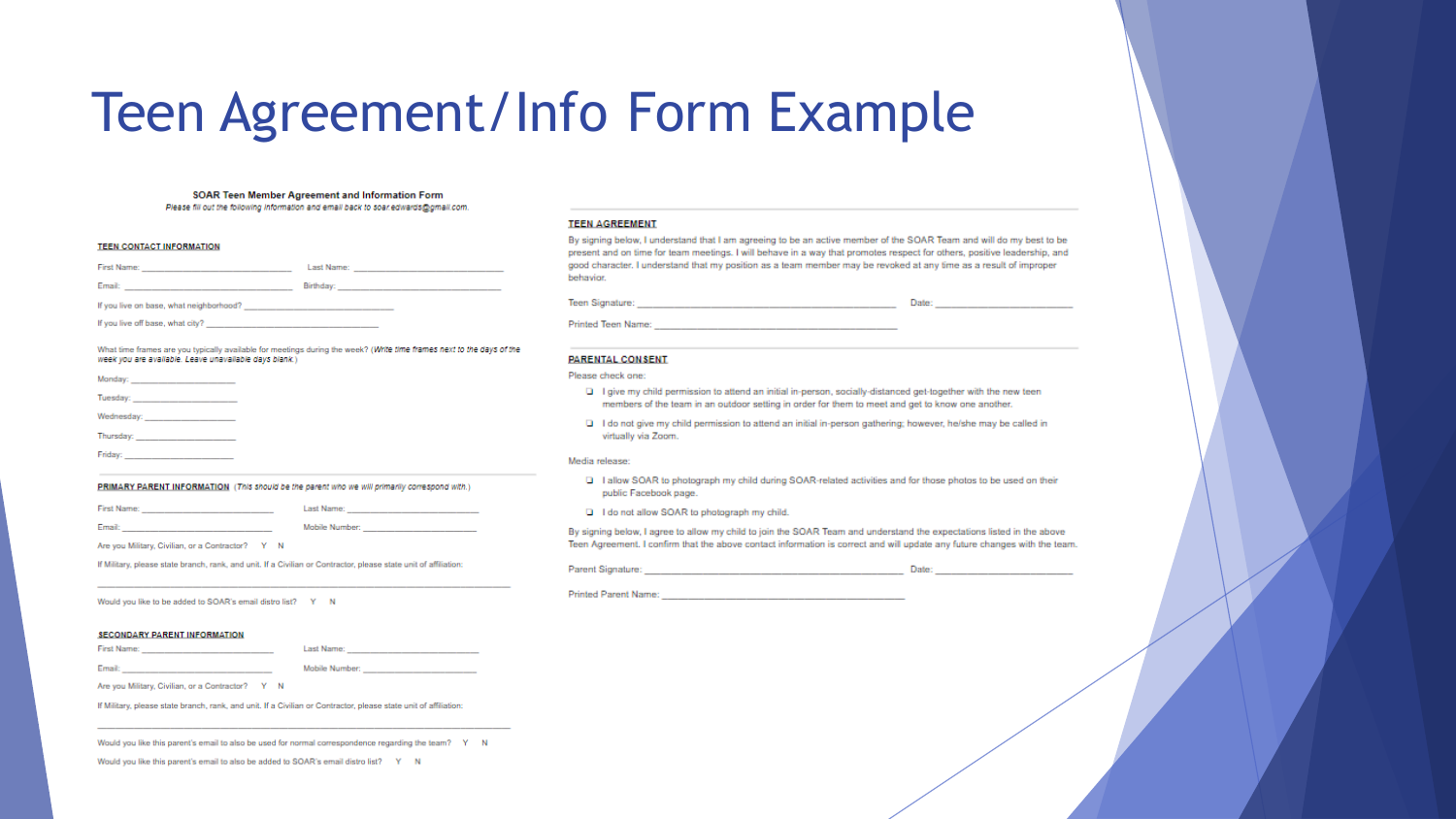# Adult Projects

- **Teen Mental Health Kits** 
	- $\blacktriangleright$  Sponsored by local private org
	- ▶ Kits include journals, positive words of affirmation, chocolate, stress ball, pen, dialectical behavioral therapy (DBT) cards
- **Parenting classes geared towards teens** 
	- $\blacktriangleright$  Partnership with Family Advocacy
- Teen life skills classes
	- $\blacktriangleright$  Four Lenses
	- ▶ RTA training (BOUNCE curriculum)
	- Dealing with anxiety, managing stress, depression, body image/self love, dealing with military life
- ▶ Big Brother/Big Sister
	- ▶ Partnered with Marshmallow's Hope Not for Profit
- **EX "Real Talk" Sessions for Teens**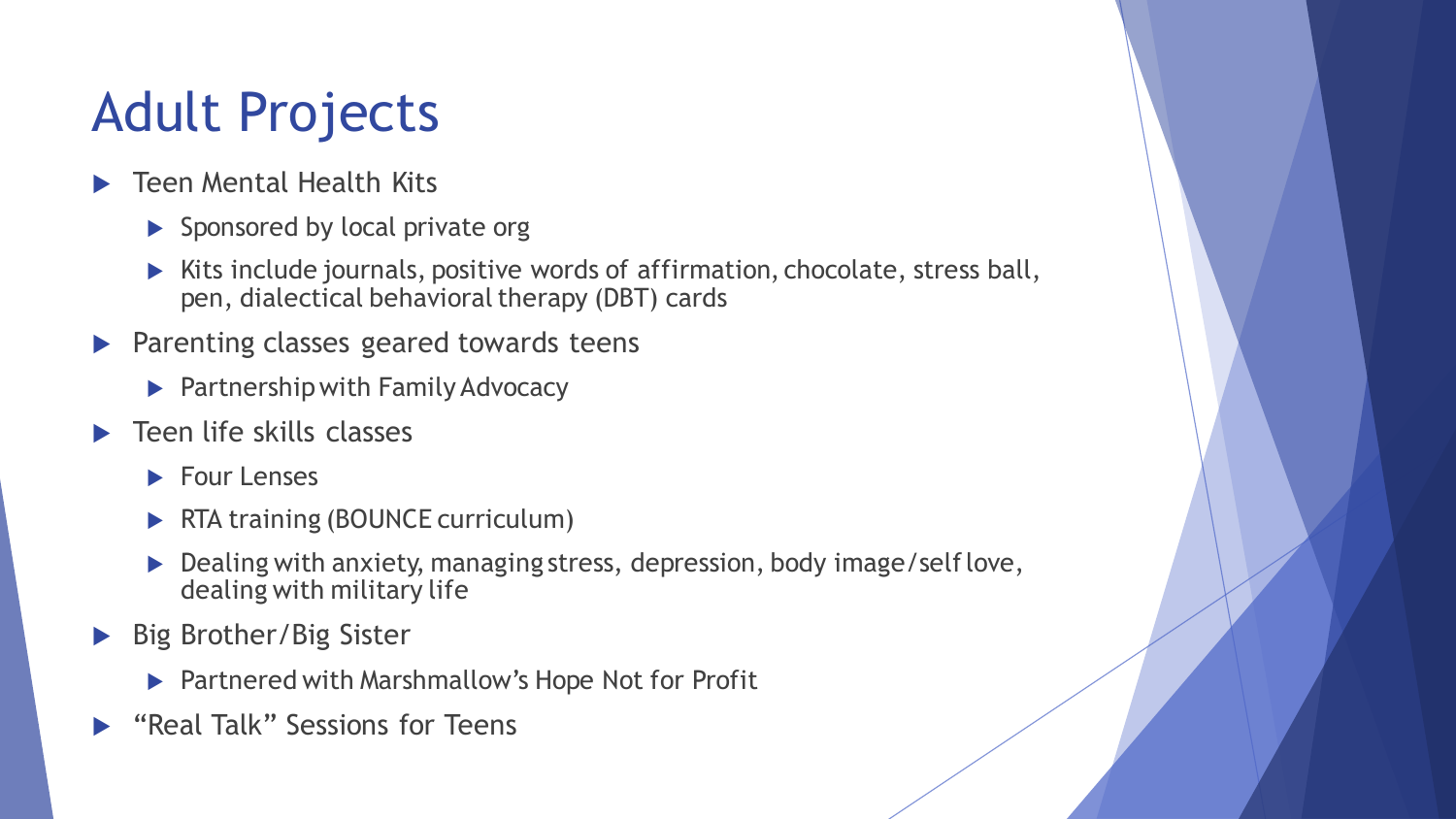# Teen Projects

- ▶ Month of the Military Child Events
	- $\triangleright$  Kid craft, banners for elementary schools, wall mural on base, etc.
- $\blacktriangleright$  Clubs
	- ▶ Community Service Club
	- ▶ Video Games Club
	- Art Club
	- ▶ Photography Club
	- Gardening Club
	- Board Games Club
	- Reading/Book Club
	- ▶ Writing Club
	- Any interests the teens in SOAR have